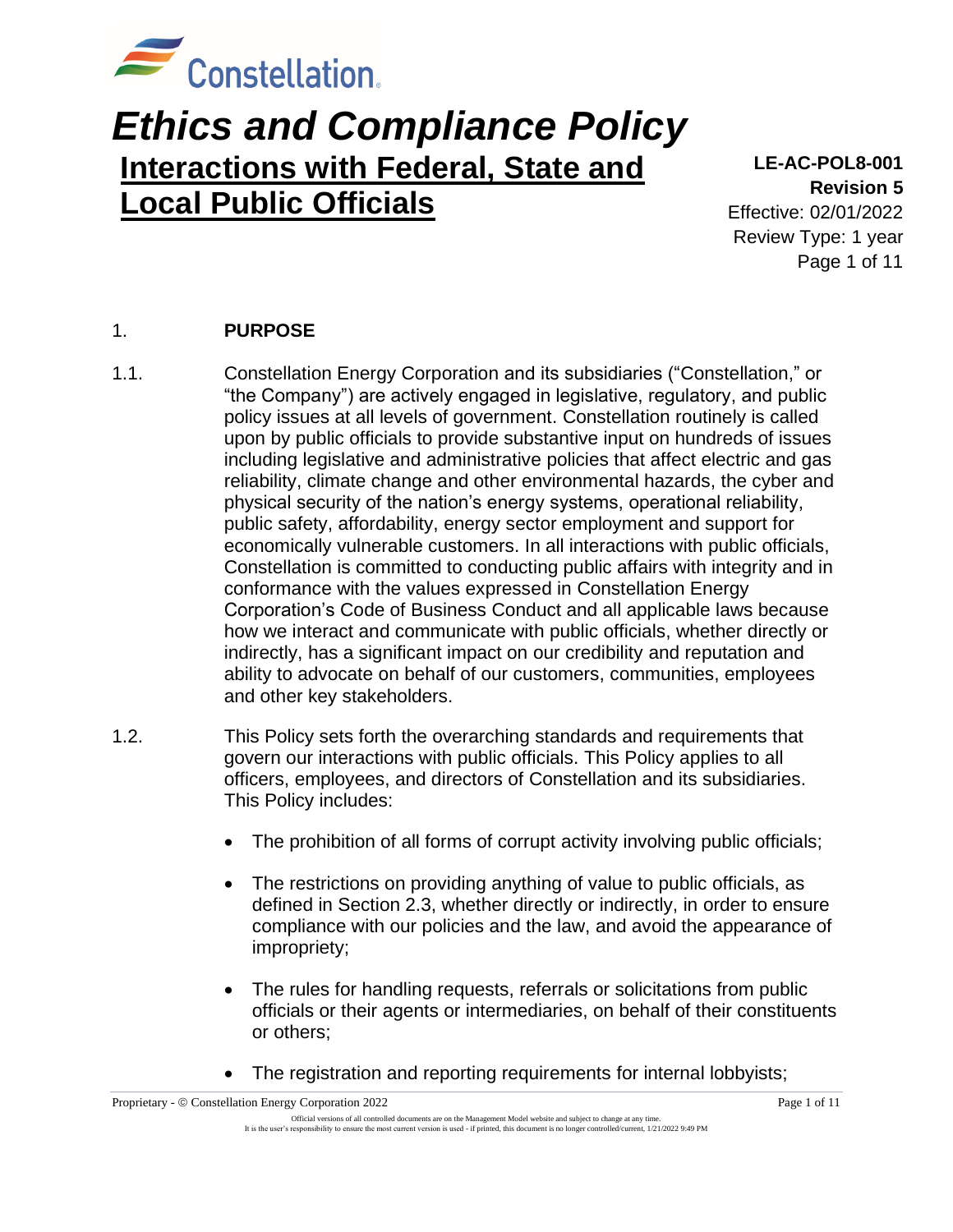

- The general requirements for engaging and monitoring the work of external lobbyists and political consultants who act on the Company's behalf with public officials;
- 1.3. It is important to remember that federal, state and local governments each have certain unique restrictions that govern lobbying activities and reporting requirements in their respective jurisdictions. To the extent a jurisdiction has more stringent standards than this Policy, employees in the jurisdiction should follow the more stringent standards. To the extent a jurisdiction has less stringent standards compared to this Policy, the employees in the jurisdiction should follow the more stringent standards set forth in this Policy. All federal lobbying activities are governed by this Policy and the specific procedures set forth in the *Federal Government Affairs Process (GR-DO-30)*.
- 1.4. This Policy does not apply to campaign and corporate political contributions and related activities that are governed by our policy on *Corporate Political Contributions Guidelines (LE-AC-23)*.

### 2. **TERMS AND DEFINITIONS**

- 2.1. The following are definitions for terms used in this Policy. Certain of the terms below may have different meanings in different states. Therefore, it is critical that you also consult the local requirements applicable to the jurisdiction in which you do business and seek advice from the General Counsel's office and/or the Chief Ethics and Compliance Officer if you have questions.
- 2.2. "Public official" or "government official": Any official, officer, or employee of or candidate for a federal, state, local or municipal government department or agency, whether elected, appointed, retained or otherwise employed. An "official, officer, or employee" of a government department or agency, for purposes of this definition, is an individual with a role or position that involves oversight of or influence over the Company's interests.
- 2.3. Anything of value: Anything of value is broadly defined and includes, but is not limited to:
	- Cash, cash equivalents or other monetary payments
	- Travel, gifts, meals and entertainment
	- Loans

Proprietary - © Constellation Energy Corporation 2022

Official versions of all controlled documents are on the Management Model website and subject to change at any time. It is the user's responsibility to ensure the most current version is used - if printed, this document is no longer controlled/current, 1/12/2022 9:52 PM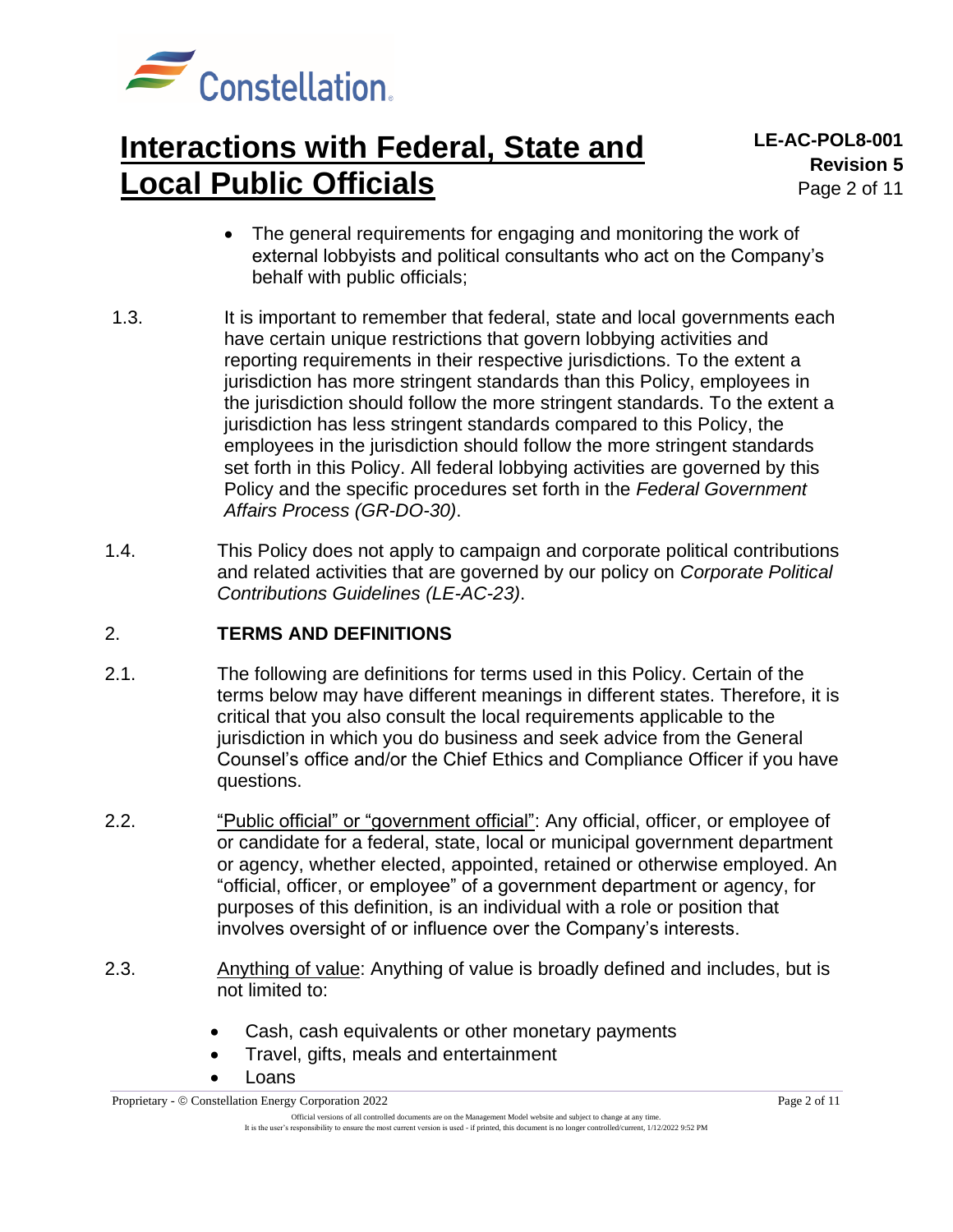

- Discounts not offered to the general public
- An offer of employment
- Benefits for a family member or other person connected to a public official, such as employment, appointments, promotions, or internships
- Premium utility service
- Payments to a charity or charities
- Payment and benefits to entities controlled or beneficially owned by a public official
- Payment and benefits, such as contracts, with suppliers or vendors (including professional service firms)
- 2.4. Requests from public officials to assist with routine items, such as to assist constituents with customer service issues or to engage in routine public affairs communications and advocacy, are not within the definition of "anything of value." If you have questions about whether your interactions with a public official are prohibited or otherwise restricted under this Policy, you have an obligation to seek advice in advance from the General Counsel's office and/or the Chief Ethics and Compliance Officer.
- 2.5. "Lobbying Activities": For purposes of this Policy, Lobbying Activities are those activities that are defined by law in various jurisdictions as lobbying. The following activities *may* constitute Lobbying Activities under the lobbying laws of any given jurisdiction:
	- Any oral or written communication with a public official for the purpose of influencing their decision-making regarding (i) federal, state, or local legislation (for example, contacting a state legislator or staff member in an attempt to influence the passing or introducing of new or revised legislation); (ii) a formal rulemaking or ratemaking by a federal, state, or local executive branch agency (for example, contacting the state utilities commission to influence ratemaking); or (iii) the award or terms of a federal, state, or local government contract; or (iv) any other official decision of a governmental body.
- 2.6. Internal Lobbyists: Internal lobbyists are employees of the Company who engage in Lobbying Activities on behalf of the Company to accomplish specified policy objectives.

Proprietary - © Constellation Energy Corporation 2022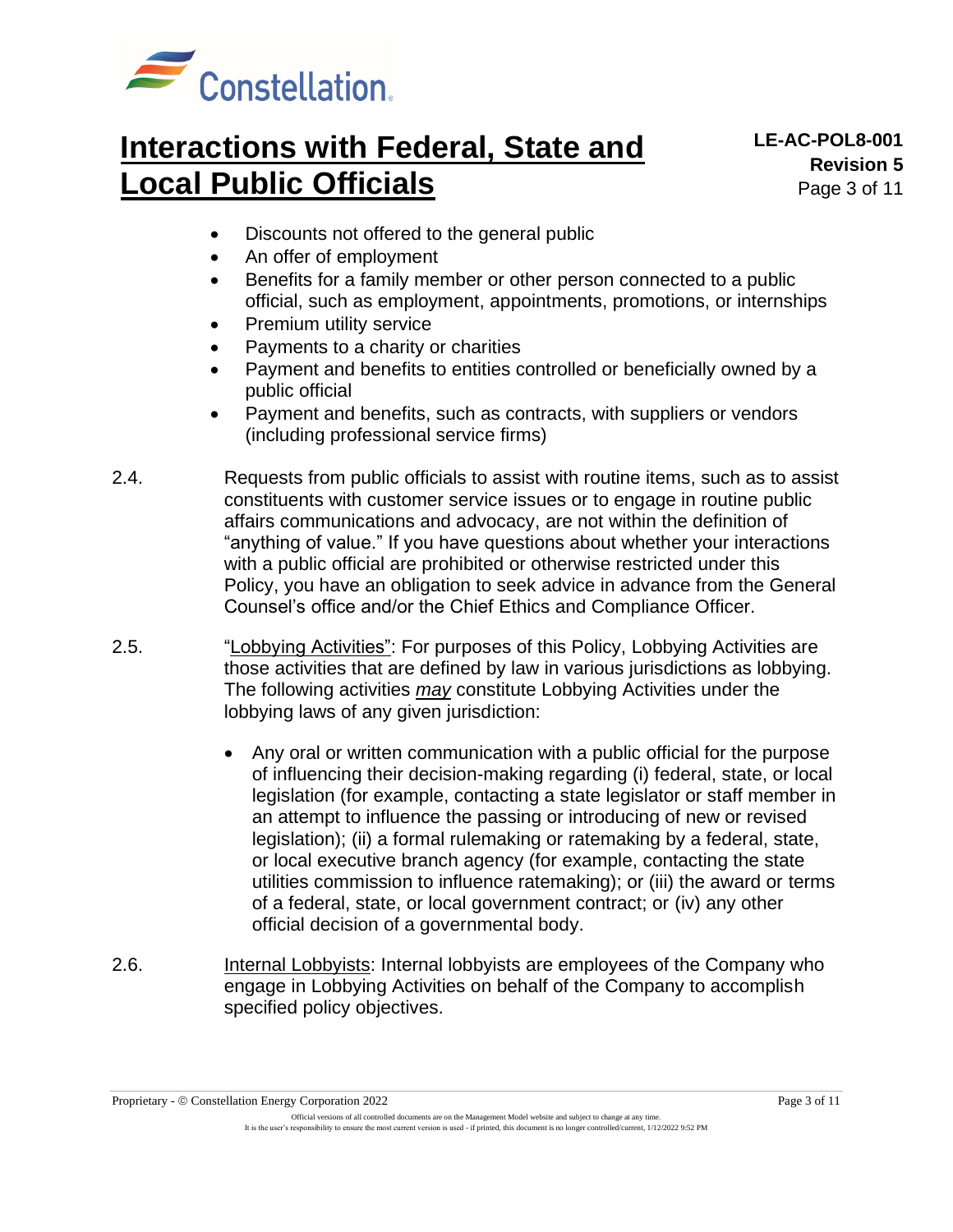

**LE-AC-POL8-001 Revision 5** Page 4 of 11

- 2.7. External Lobbyists: External Lobbyists are individuals or entities that are under contract with the Company and that engage in Lobbying Activities on the Company's behalf.
- 2.8. Political Consultants: Political Consultant means any person or entity that does not engage in Lobbying Activities, but that provides, or holds itself out as providing, consulting services based on communications with governmental bodies or advice concerning political processes or actions, but does not include persons or entities (a) acting as a consulting or testifying expert in connection with litigation or other formal proceedings pending before a court or administrative agency, (b) performing analyses of public policy based on publicly available information, or (c) providing legal representation or advice.

### 3. **POLICY**

#### 3.1. *Prohibited Conduct*

- 3.1.1. Constellation's Code of Business Conduct and our *Corporate Anti-Bribery and Anti-Corruption Policy (LE-AC-60)* condemn and prohibit bribery and all other forms of corruption. As further described in this Policy, Constellation prohibits offering, promising, giving or authorizing others, such as lobbyists and political consultants, to give *anything of value*, tangible or intangible, either directly or indirectly, to any individual – including public officials – to gain an unfair business advantage or to influence improperly an official's decision-making with respect to the Company.
- 3.1.2. The term "anything of value" is intentionally broad to ensure that careful consideration and scrutiny is given to interactions with public officials. It includes things you may not recognize as valuable, such as benefits conferred on others at the request of a public official or their agent or intermediary, and benefits conferred to lobbyists, consultants, public officials' family members or friends, or public officials' current or former employees. The following are some examples of interactions that require careful scrutiny:
	- Inviting public officials and their family members to a concert, sporting event, or other entertainment;

Proprietary - © Constellation Energy Corporation 2022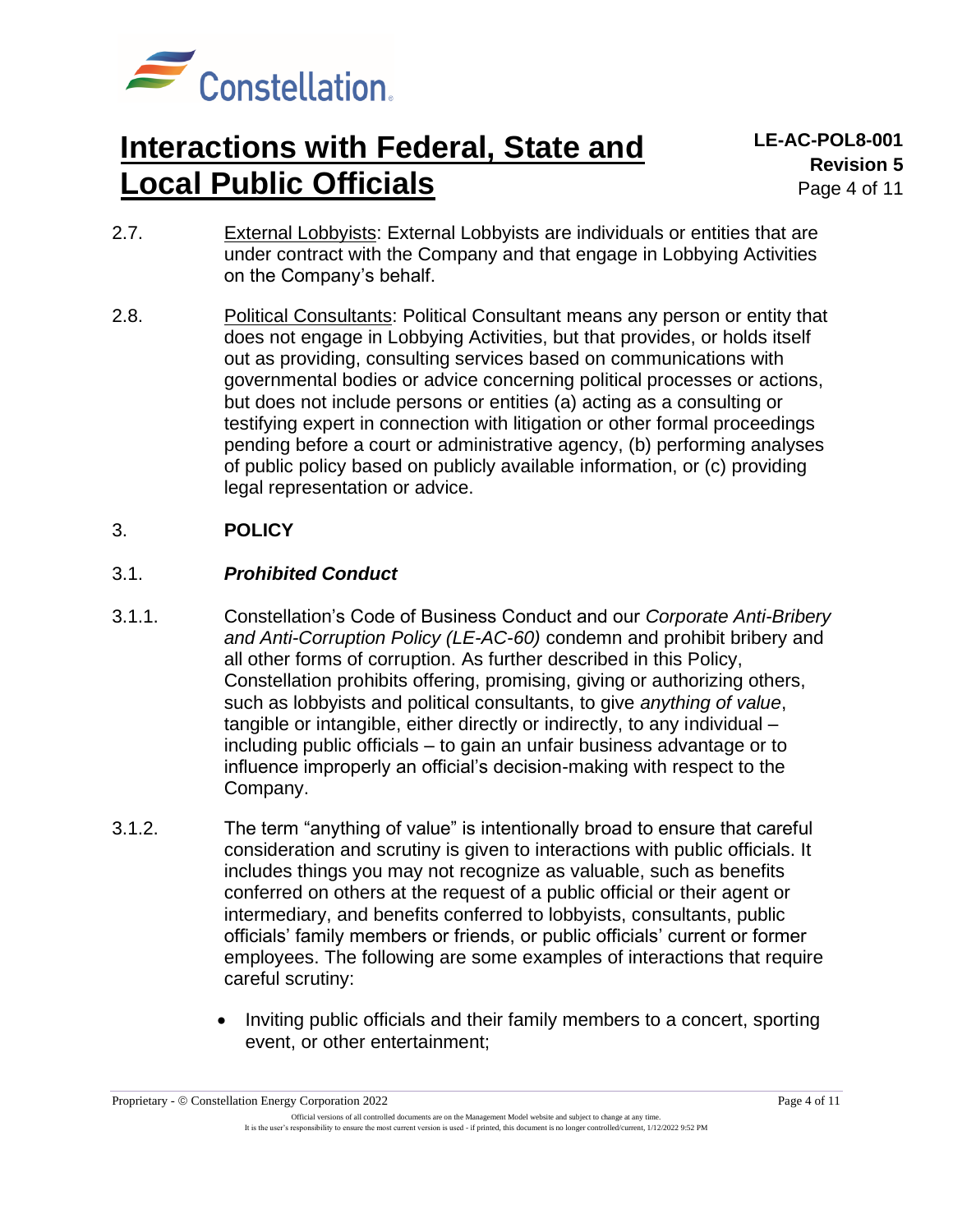

- A public official's request to consider an individual for employment, promotion or other employment decisions;
- A public official's request for honoraria for a speaking engagement;
- A public official's request or recommendation for the engagement of a particular lobbyist, political consultant, or vendor;
- A public official's request that a donation or contribution, whether monetary or in kind, be made to a particular charitable organization, trade association, or other organization; and
- A request by an agent or intermediary of a public official to provide anything of value to any person or entity, including to the public official.

A request for a campaign and corporate political contributions is addressed separately under our policy on *Corporate Political Contributions Guidelines (LE-AC-23)*.

#### 3.2. *Procedures to Comply with Section 3.1*

- 3.2.1. To comply with the prohibition above and avoid the appearance of impropriety, it is imperative that all personnel, whether an employee or director, observe the requirements below on when they may provide anything of value to public officials. Many jurisdictions also have specific regulations and ethical rules that include gift limits on what public officials may accept from third parties and impose reporting requirements for anything of value provided to public officials.
- 3.2.2. In general, you may only provide anything of value to a public official if all of the following requirements are met:
	- It is permitted by applicable federal, state, or local regulations and ethical rules that specify what public officials may accept;
	- It does not exceed the gift ban limits in the jurisdiction;
	- It is done infrequently; and

Proprietary - © Constellation Energy Corporation 2022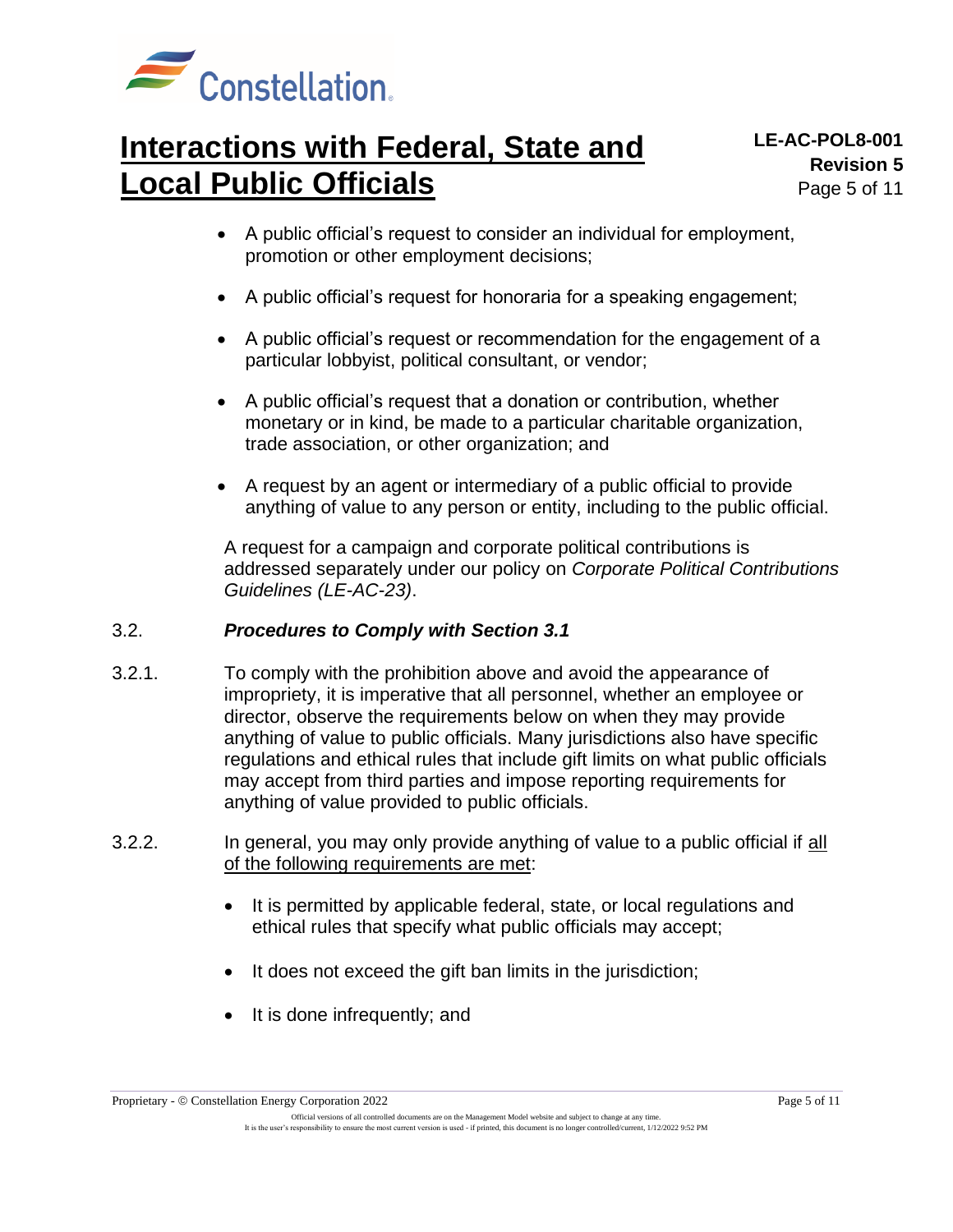

• It is not done for or because of any official act performed, or to be performed, by the public official for the Company.

Charitable contributions made at the request of a public official (including the purchase of tickets to charitable events) are not considered things of value given to a public official but should be treated as requests made by a public official that are subject to the review required by Section 3.3.1.4 below.

- 3.2.3. If you are unsure whether you may provide anything of value to a public official consistent with the rules above, you must seek advice and advance written approval from the Ethics and Compliance Office. If a public official receives anything of value from or on behalf of the Company or any of its employees, officers, or directors that does not comply with the requirements above, you must immediately notify the Company's Chief Ethics and Compliance Officer.
- 3.2.4. Anything of value provided to a public official under this section must be reported to business unit level Government Affairs and accurately recorded in the Company's books and records. This requirement does not require reporting of refreshments of minimal value provided during meetings hosted by Constellation
- 3.2.5. Each quarter, business unit level Government Affairs shall provide a written report to the Ethics and Compliance Office, with a copy to the Business Unit Chief Officer and the General Counsel and designee (as applicable), of reported gifts or anything else of value provided to public officials under Section 3.2.2.
- 3.2.5.1. Business unit Government Affairs will provide governance and oversight of reporting requirements identified in Section 3.2.4 and 3.2.5.
- 3.2.5.2. Departments including Accounts Payable, Corporate Relations, External Affairs, Community Impact, Communications, and Finance will support Government Affairs by performing analyses and providing data upon request.
- 3.2.5.3. Executives and other personnel in departments approved by business unit Government Affairs to offer things of value to public officials will accurately record in company books and records public officials' attendance at meals

Proprietary - © Constellation Energy Corporation 2022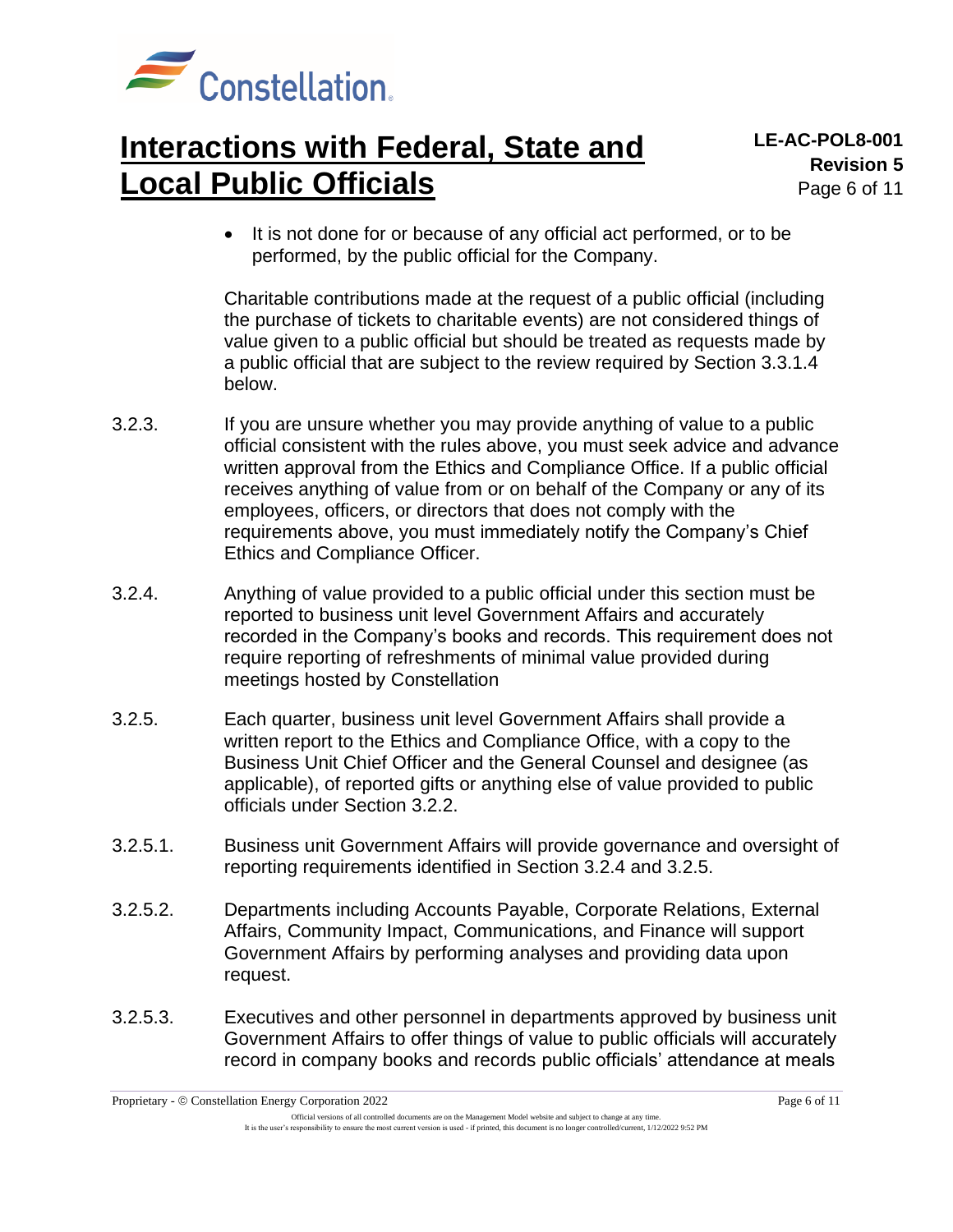

and entertainment including, but not limited to sporting events, cultural events, business luncheons or dinners, charity galas, or golf outings, and company-approved donations to charities affiliated with public officials that align with corporate or business unit charitable donation strategies, as reflected in the CyberGrants or similar database. Government Affairs will accumulate business unit data from relevant sources and provide reports to the Ethics and Compliance Office on a quarterly basis, with a copy to the Business Unit Chief Officer and the General Counsel and designee (as applicable).

#### 3.3. *Rules for Handling Requests from Public Officials*

- 3.3.1. Public officials, or others acting on their behalf, may at times request or solicit things of value from the Company. Constellation is committed to acting with integrity and transparency in its interactions with public officials. If you receive a request for anything of value from a public official, either directly or from someone acting on the public official's behalf, you must treat it with heightened attention. The following rules are designed to help ensure the Company does not agree to a request from a public official that would violate this Policy or the law:
- 3.3.1.1. A request, referral, or recommendation from a public official to consider an individual for employment or promotion at the Company must comply with *Referrals, Recommendations, or Requests from Public Officials Regarding Employment Decisions (LE-AC-POL8-002)*.
- 3.3.1.2. A request, referral, or recommendation from a public official to consider or hire a particular lobbyist or political consultant must comply with Section 3.4 of this Policy, set forth below, and the procedure on *Due Diligence and Monitoring Procedure for Third Parties Engaged in Political Consulting and Lobbying Activities (LE-AC-PCD8-001)*.
- 3.3.1.3. A request, referral, or recommendation from a public official to consider or contract with a vendor or supplier must comply with *Vendors and Suppliers Affiliated with or Referred, Recommended, or Requested by Public Officials (LE-AC-POL8-003)*.
- 3.3.1.4. Any other request or solicitation for anything of value from a public official, or someone acting at the request of a public official, must be immediately reported in writing to Government Affairs for the relevant business unit,

Proprietary - © Constellation Energy Corporation 2022

Official versions of all controlled documents are on the Management Model website and subject to change at any time. It is the user's responsibility to ensure the most current version is used - if printed, this document is no longer controlled/current, 1/12/2022 9:52 PM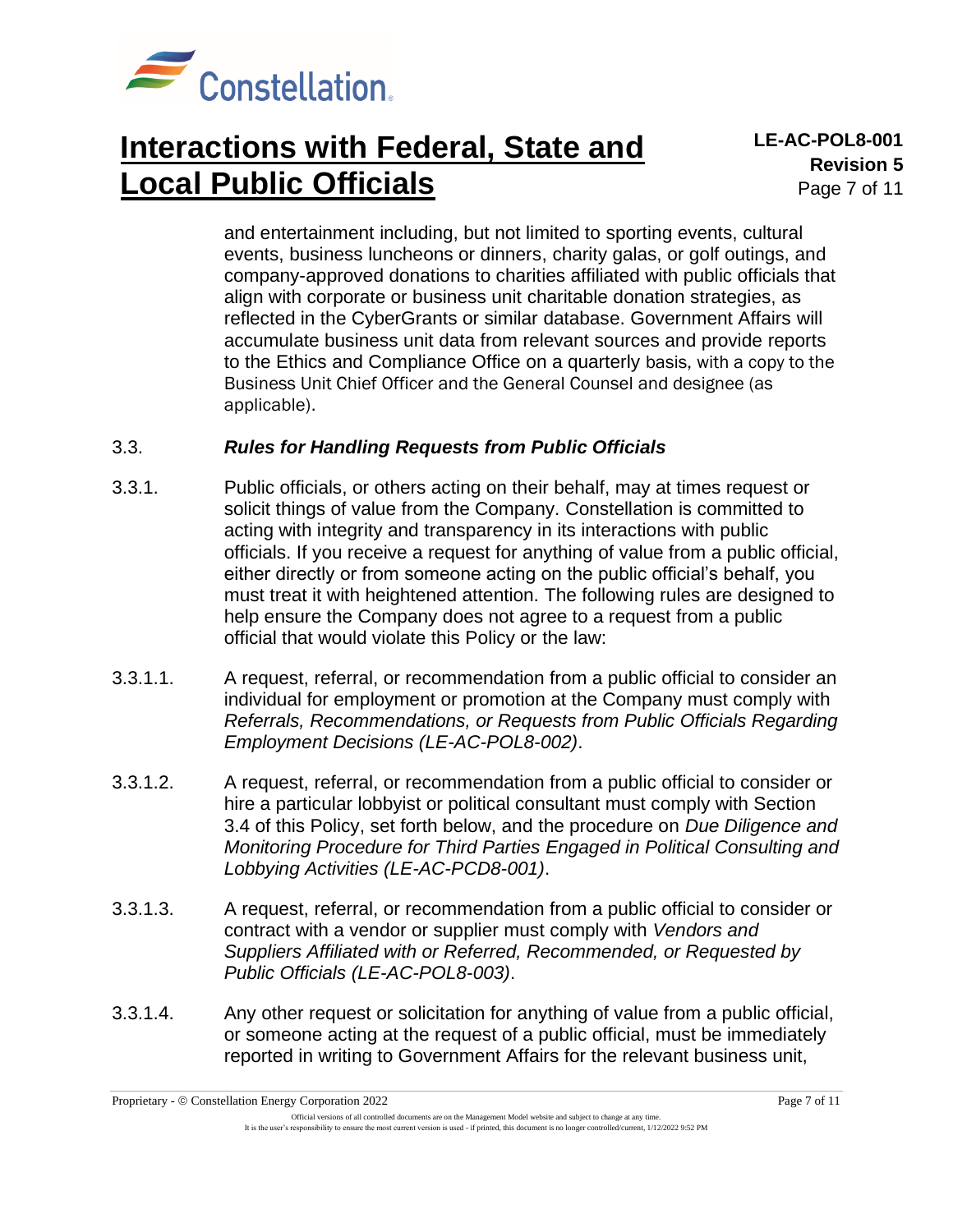

**LE-AC-POL8-001 Revision 5** Page 8 of 11

and the Ethics and Compliance Office. For all requests in the scope of Section 3.3.1.4:

- 3.3.1.4.1. The Chief Ethics and Compliance Officer is responsible for the system that documents and tracks requests and how the Company responded to them consistent with the Prohibited Conduct and Restrictions set forth in this Policy.
- 3.3.1.4.2. The business unit SVP responsible for Government Affairs shall promptly review the request and determine the appropriate response, consulting with the General Counsel's office and other stakeholders as necessary to comply with the Prohibited Conduct and Restrictions set forth in this Policy. The business unit SVP responsible for Government Affairs shall communicate the proposed response to the request to the Chief Ethics and Compliance Officer, who is responsible for making the final determination that the proposed response is consistent with this Policy.
- 3.3.1.4.3. The Chief Ethics and Compliance Officer shall provide quarterly reports to the Audit Committee of the Board of Constellation Energy Corporation of all requests from public officials reported under this section and how the Company responded.

#### 3.4. *Internal Lobbyists, External Lobbyists, and Political Consultants*

3.4.1. Constellation employs public affairs professionals to manage legislative, regulatory, and public policy issues at the federal, state, and local levels, and also utilizes external lobbyists and political consultants to support their work. The laws of the federal government, all 50 states, and many local jurisdictions require certain of these public affairs professionals and third parties acting on our behalf to register as lobbyists and to file periodic reports of their lobbying activities. To comply with these laws, Constellation adheres to the following requirements. This Policy supplements the procedures described in *Federal Government Affairs Process (GR-DO-30)*.

#### 3.4.2. **Internal Lobbyists:**

3.4.2.1. The Company has designated Internal Lobbyists who must comply with all state and local lobbying laws. If you have a question about whether your activities are considered Lobbying Activities, or whether you must register

Proprietary - © Constellation Energy Corporation 2022

Official versions of all controlled documents are on the Management Model website and subject to change at any time. It is the user's responsibility to ensure the most current version is used - if printed, this document is no longer controlled/current, 1/12/2022 9:52 PM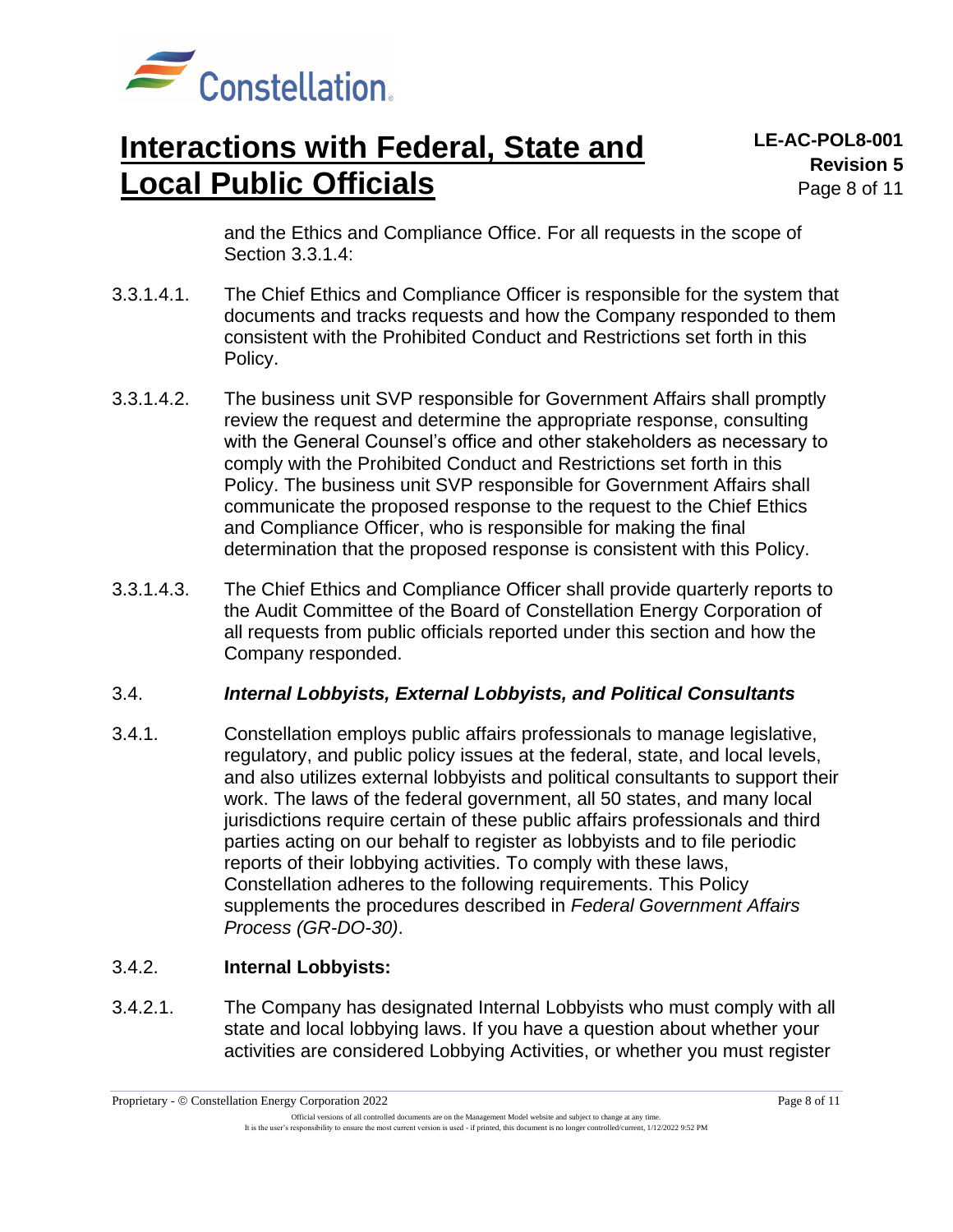

as an Internal Lobbyist, you must seek advice from the General Counsel's office.

- 3.4.2.2. Any employee who engages in Lobbying Activities on behalf of the Company may have to register and report as a lobbyist, depending on the applicable state and local lobbying law. Accordingly, we have established the following pre-approval and reporting requirements:
- 3.4.2.2.1. Employees must obtain prior approval from the business unit or subsidiary SVP responsible for Government Affairs prior to registering as a lobbyist on behalf of the Company and prior to engaging in any Lobbying Activities.
- 3.4.2.2.2. SVP responsible for Government Affairs may provide personnel with blanket approval for certain types of Lobbying Activities in specific jurisdictions or may provide approval for a limited scope of Lobbying Activities.
- 3.4.2.2.3. All persons acting as Internal Lobbyists shall report to Government Affairs in connection with all Lobbying Activities in which they engage.

#### 3.4.3. **External Lobbyists and Political Consultants:**

- 3.4.3.1.1. The Company engages External Lobbyists and Political Consultants and has established detailed pre-approval, contractual, due diligence and monitoring requirements that govern the Company's relationship with all External Lobbyists and Political Consultants. Those requirements are set forth in a separate procedure: *Due Diligence and Monitoring Procedure for Third Parties Engaged in Political Consulting and Lobbying Activities (LE-AC-PCD8-001)*. Among other things, the procedure requires the following:
- 3.4.3.1.2. Pre-Approvals: Before any External Lobbyist or Political Consultant can be engaged, approvals must be obtained from each of the following: (1) SVP responsible for Government Affairs, business unit; (2) General Counsel or designee; (3) Chief Officer, business unit; and (4) Chief Ethics and Compliance Officer.
- 3.4.3.1.3. Contractual Requirements: Any External Lobbyist or Political Consultant acting on the behalf of the Company must have a written contract with Constellation or the subsidiary for which it is providing services. It is prohibited for an External Lobbyist or Political Consultant to subcontract any portion of their work for the Company to another party. Business unit

Proprietary - © Constellation Energy Corporation 2022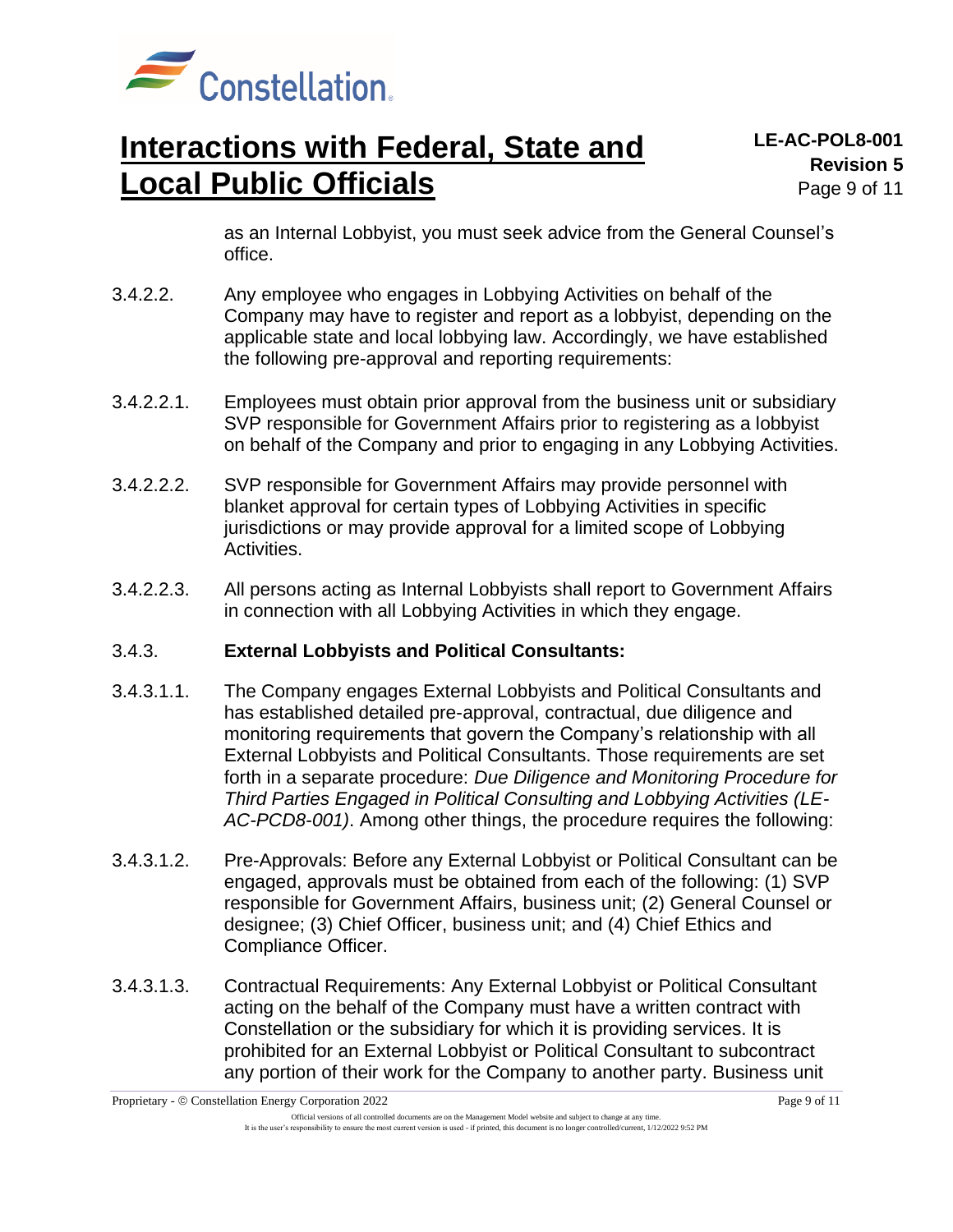

level Government Affairs will be responsible for ensuring that each External Lobbyist or Political Consultant has a written agreement consistent with the requirements in this Policy.

3.4.3.1.4. Due Diligence and Monitoring: Constellation is committed to working with partners who share its commitment to integrity. Accordingly, Constellation performs due diligence on all third parties that engage in Lobbying Activities on its behalf, and monitors the services provided by those third parties during the course of their relationship with the Company. The procedures are administered by business unit level Government Affairs with oversight over and semi-annual reporting to Constellation's Chief Ethics and Compliance Officer.

#### **3.4.4. External Disclosure Regarding Activities of Lobbyists and Political Consultants**

3.4.4.1. Constellation publicly discloses on an annual basis through the Company's website(s) the identity and other legally required disclosures about external lobbyists and political consultants acting on its behalf with public officials.

### 4. **REPORTING POTENTIAL POLICY VIOLATIONS; NON-RETALIATION**

- 4.1. Compliance with this Policy is critical to sustaining Constellation's integrity in its interactions with public officials. Constellation is committed to a culture that encourages employees to speak up when we see something that violates – or could possibly violate – the law or our policies and seek help when we are unsure about the proper course of action. If you suspect a violation, or possible violation, of this Policy, you have an obligation to report your concerns. There are a number of ways to report possible violations, including to:
	- The Ethics and Compliance Office at **EthicsOffice@constellation.com**
	- The Ethics Help Line and Web Portal, both of which have anonymous reporting options and are available 24 hours a day, every day of the year.

For additional information on how to report concerns, you can consult Constellation's policy, *Reporting Potential Violations of the Code of Business Conduct* (LE-AC-204).

#### Proprietary - © Constellation Energy Corporation 2022 Page 10 of 11